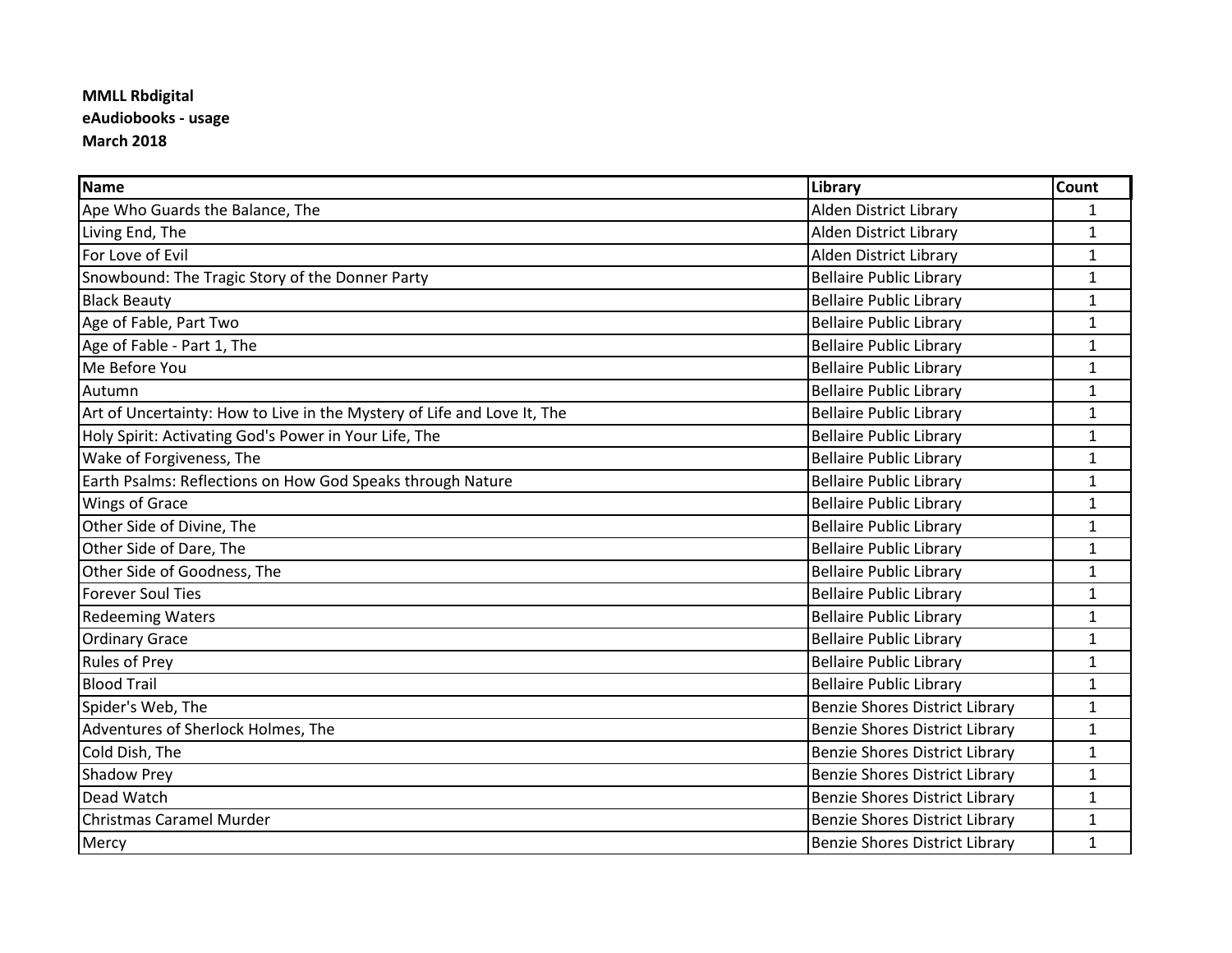| Dark of the Moon                                                                         | Benzie Shores District Library        | $\mathbf{1}$ |
|------------------------------------------------------------------------------------------|---------------------------------------|--------------|
| Homemade Love                                                                            | <b>Benzie Shores District Library</b> | $\mathbf{1}$ |
| Most Unsuitable Match, A                                                                 | <b>Benzie Shores District Library</b> | $\mathbf{1}$ |
| Rider of Lost Creek, The                                                                 | <b>Benzie Shores District Library</b> | $\mathbf{1}$ |
| <b>Ordinary Grace</b>                                                                    | <b>Benzie Shores District Library</b> | $\mathbf{1}$ |
| Dead Watch                                                                               | Benzonia Public Library               | $\mathbf{1}$ |
| Iron Lake                                                                                | Benzonia Public Library               | $\mathbf{1}$ |
| <b>Blind Descent</b>                                                                     | Benzonia Public Library               | $\mathbf{1}$ |
| <b>Blind Descent</b>                                                                     | Benzonia Public Library               | $\mathbf{1}$ |
| Dust                                                                                     | Benzonia Public Library               | $\mathbf 1$  |
| Alliance                                                                                 | Benzonia Public Library               | $\mathbf{1}$ |
| Linesman                                                                                 | Benzonia Public Library               | $\mathbf{1}$ |
| Golden Son                                                                               | Benzonia Public Library               | $\mathbf{1}$ |
| <b>Red Rising</b>                                                                        | Benzonia Public Library               | $\mathbf{1}$ |
| Beautiful Struggle: A Father, Two Sons, and an Unlikely Road to Manhood, The             | Benzonia Public Library               | $\mathbf{1}$ |
| Heartbreaking Work of Staggering Genius: A Memoir Based on a True Story, A               | Benzonia Public Library               | $\mathbf{1}$ |
| Perfectly Reasonable Deviations From the Beaten Track: The Letters of Richard P. Feynman | Benzonia Public Library               | $\mathbf{1}$ |
| Snowbound: The Tragic Story of the Donner Party                                          | Benzonia Public Library               | $\mathbf{1}$ |
| We Are All Shipwrecks: A Memoir                                                          | Benzonia Public Library               | $\mathbf{1}$ |
| Reason I Jump: The Inner Voice of a Thirteen-Year-Old Boy with Autism, The               | Benzonia Public Library               | $\mathbf{1}$ |
| Addy                                                                                     | Benzonia Public Library               | $\mathbf{1}$ |
| Iron Lake                                                                                | Benzonia Public Library               | $\mathbf{1}$ |
| <b>Another Man's Moccasins</b>                                                           | Benzonia Public Library               | $\mathbf{1}$ |
| Cold Dish, The                                                                           | Benzonia Public Library               | $\mathbf{1}$ |
| <b>Red Rising</b>                                                                        | Benzonia Public Library               | $\mathbf{1}$ |
| Red Notice: A True Story of High Finance, Murder, and One Man's Fight for Justice        | Benzonia Public Library               | $\mathbf{1}$ |
| <b>Boundary Waters</b>                                                                   | Benzonia Public Library               | $\mathbf{1}$ |
| Dark Horse, The                                                                          | Benzonia Public Library               | $\mathbf{1}$ |
| <b>Beyond Reason</b>                                                                     | Benzonia Public Library               | $\mathbf{1}$ |
| Beautiful Swimmers: Watermen, Crabs and the Chesapeake Bay                               | Benzonia Public Library               | $\mathbf{1}$ |
| <b>Beyond Reason</b>                                                                     | Benzonia Public Library               | $\mathbf{1}$ |
| This House of Sky: Landscapes of a Western Mind                                          | Benzonia Public Library               | $\mathbf{1}$ |
| <b>High Five</b>                                                                         | <b>Big Rapids Community Library</b>   | $\mathbf{1}$ |
| <b>Hot Six</b>                                                                           | <b>Big Rapids Community Library</b>   | $\mathbf{1}$ |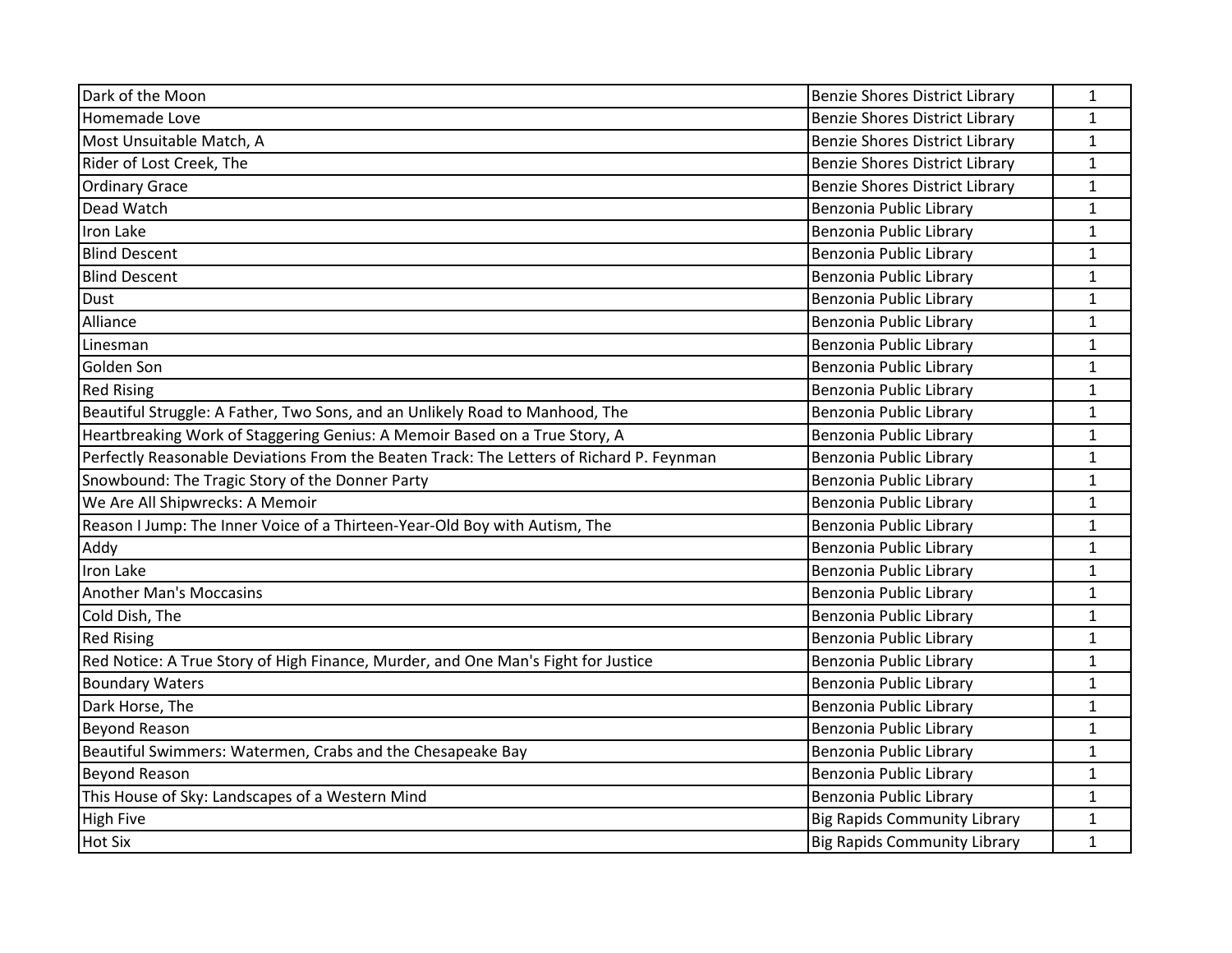| <b>High Five</b>                              | <b>Big Rapids Community Library</b> | 1            |
|-----------------------------------------------|-------------------------------------|--------------|
| <b>Hot Six</b>                                | <b>Big Rapids Community Library</b> | $\mathbf{1}$ |
| Child of Mine                                 | <b>Big Rapids Community Library</b> | $\mathbf{1}$ |
| Last Bride, The                               | <b>Big Rapids Community Library</b> | $\mathbf{1}$ |
| Along for the Ride                            | <b>Big Rapids Community Library</b> | $\mathbf{1}$ |
| Diamond in the Ruff                           | <b>Big Rapids Community Library</b> | $\mathbf 1$  |
| Along for the Ride                            | <b>Big Rapids Community Library</b> | $\mathbf{1}$ |
| Sunrise on the Battery                        | <b>Big Rapids Community Library</b> | $\mathbf{1}$ |
| Cold Dish, The                                | <b>Big Rapids Community Library</b> | $\mathbf{1}$ |
| Wishbones                                     | <b>Big Rapids Community Library</b> | $\mathbf{1}$ |
| Cold Dish, The                                | <b>Big Rapids Community Library</b> | $\mathbf{1}$ |
| <b>Booked to Die</b>                          | <b>Big Rapids Community Library</b> | $\mathbf{1}$ |
| Most Unsuitable Match, A                      | <b>Big Rapids Community Library</b> | $\mathbf{1}$ |
| Lady Chatterley's Lover                       | <b>Big Rapids Community Library</b> | $\mathbf{1}$ |
| Journey to the Western Islands of Scotland, A | <b>Big Rapids Community Library</b> | $\mathbf{1}$ |
| Kim                                           | <b>Big Rapids Community Library</b> | $\mathbf{1}$ |
| Through the Looking Glass                     | <b>Big Rapids Community Library</b> | $\mathbf{1}$ |
| <b>Saving Italy</b>                           | <b>Big Rapids Community Library</b> | $\mathbf{1}$ |
| Stanton: Lincoln's War Secretary              | <b>Big Rapids Community Library</b> | $\mathbf{1}$ |
| Angel Experiment, The                         | <b>Big Rapids Community Library</b> | $\mathbf{1}$ |
| Burglar in the Library, The                   | <b>Big Rapids Community Library</b> | $\mathbf{1}$ |
| Best Man to Die, The                          | <b>Big Rapids Community Library</b> | $\mathbf{1}$ |
| Juvie Three, The                              | <b>Big Rapids Community Library</b> | $\mathbf{1}$ |
| Jake, Reinvented                              | <b>Big Rapids Community Library</b> | $\mathbf 1$  |
| <b>But Then I Came Back</b>                   | <b>Big Rapids Community Library</b> | $\mathbf{1}$ |
| What Belongs to You                           | <b>Big Rapids Community Library</b> | $\mathbf{1}$ |
| History Is All You Left Me                    | <b>Big Rapids Community Library</b> | $\mathbf{1}$ |
| More Happy Than Not                           | <b>Big Rapids Community Library</b> | $\mathbf{1}$ |
| Totally Awkward Love Story, A                 | <b>Big Rapids Community Library</b> | $\mathbf{1}$ |
| Place in the Wind, A                          | <b>Big Rapids Community Library</b> | $\mathbf{1}$ |
| We Are All Shipwrecks: A Memoir               | <b>Big Rapids Community Library</b> | $\mathbf{1}$ |
| If She Only Knew                              | <b>Big Rapids Community Library</b> | $\mathbf{1}$ |
| Bull                                          | <b>Big Rapids Community Library</b> | $\mathbf{1}$ |
| Candymakers, The                              | <b>Big Rapids Community Library</b> | $\mathbf{1}$ |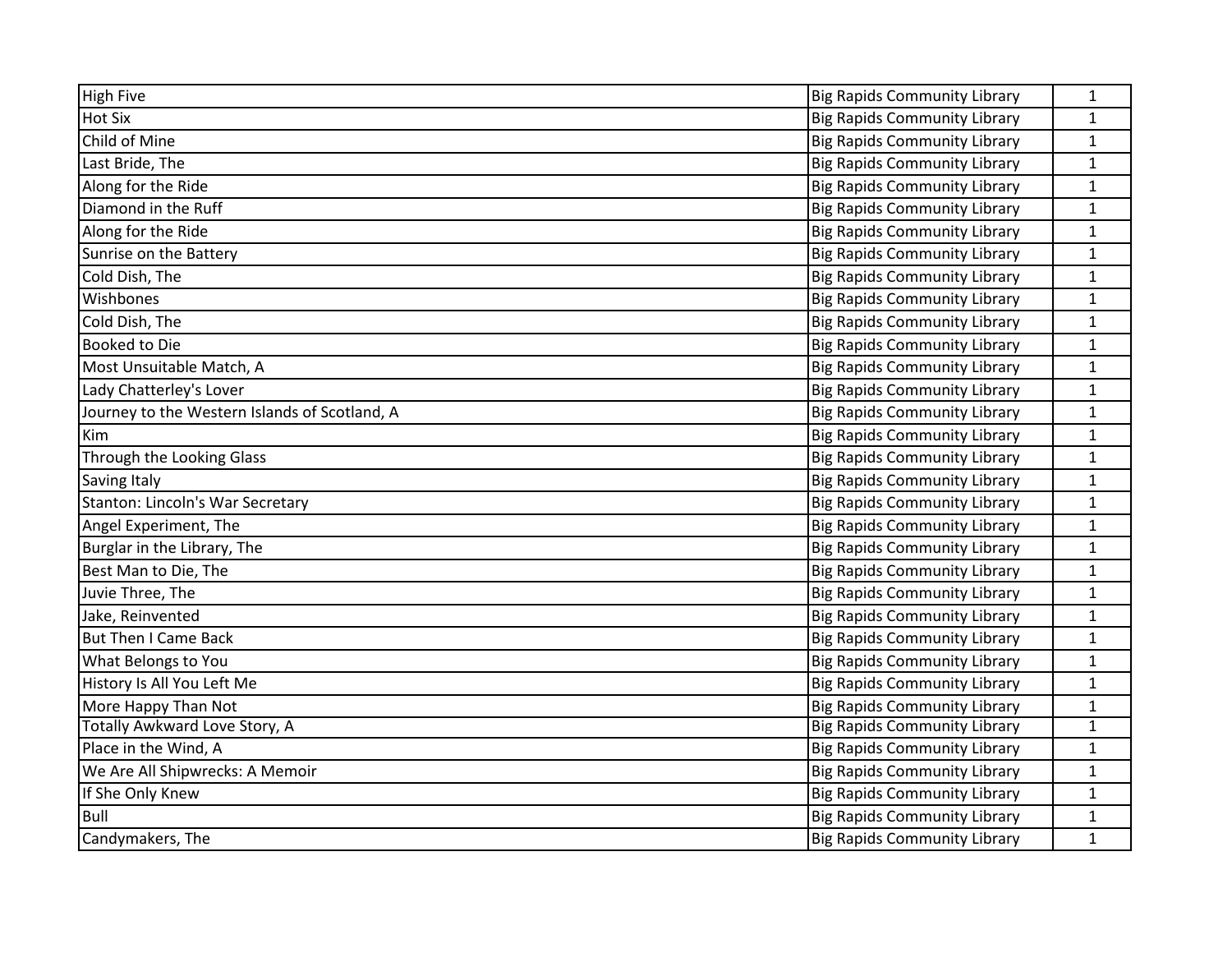| Candymakers and the Great Chocolate Chase, The | <b>Big Rapids Community Library</b> | 1            |
|------------------------------------------------|-------------------------------------|--------------|
| List of Cages, A                               | <b>Big Rapids Community Library</b> | $\mathbf{1}$ |
| Slacker                                        | <b>Big Rapids Community Library</b> | $\mathbf{1}$ |
| Hundred Lies of Lizzie Lovett, The             | <b>Big Rapids Community Library</b> | $\mathbf{1}$ |
| Click'd                                        | <b>Big Rapids Community Library</b> | $\mathbf{1}$ |
| One for the Money                              | <b>Big Rapids Community Library</b> | $\mathbf{1}$ |
| Girl Who Drank the Moon, The                   | <b>Big Rapids Community Library</b> | $\mathbf{1}$ |
| And the Mountains Echoed: A Novel              | <b>Big Rapids Community Library</b> | $\mathbf{1}$ |
| <b>Silken Prey</b>                             | <b>Big Rapids Community Library</b> | $\mathbf{1}$ |
| How the Garcia Girls Lost Their Accents        | <b>Big Rapids Community Library</b> | $\mathbf{1}$ |
| <b>Shadow Prey</b>                             | <b>Big Rapids Community Library</b> | $\mathbf{1}$ |
| Crime and Punishment                           | <b>Big Rapids Community Library</b> | $\mathbf{1}$ |
| <b>Bull Run</b>                                | <b>Big Rapids Community Library</b> | $\mathbf{1}$ |
| Calico Captive                                 | <b>Big Rapids Community Library</b> | $\mathbf{1}$ |
| Candymakers, The                               | <b>Big Rapids Community Library</b> | $\mathbf{1}$ |
| Secret Diaries of Miss Miranda Cheever, The    | <b>Big Rapids Community Library</b> | $\mathbf{1}$ |
| It's in His Kiss                               | <b>Big Rapids Community Library</b> | $\mathbf{1}$ |
| Cater Street Hangman, The                      | <b>Big Rapids Community Library</b> | $\mathbf{1}$ |
| Cater Street Hangman, The                      | <b>Big Rapids Community Library</b> | $\mathbf{1}$ |
| Cater Street Hangman, The                      | <b>Big Rapids Community Library</b> | $\mathbf{1}$ |
| Cater Street Hangman, The                      | <b>Big Rapids Community Library</b> | $\mathbf{1}$ |
| Outlander                                      | <b>Big Rapids Community Library</b> | $\mathbf{1}$ |
| Mercy                                          | <b>Big Rapids Community Library</b> | $\mathbf{1}$ |
| Night Before, The                              | <b>Big Rapids Community Library</b> | $\mathbf 1$  |
| If She Only Knew                               | <b>Big Rapids Community Library</b> | $\mathbf{1}$ |
| Moby Dick                                      | <b>Big Rapids Community Library</b> | $\mathbf{1}$ |
| Man Called Trent, A                            | <b>Big Rapids Community Library</b> | $\mathbf 1$  |
| <b>Hidden Prey</b>                             | <b>Big Rapids Community Library</b> | $\mathbf{1}$ |
| <b>Shadow Prey</b>                             | <b>Big Rapids Community Library</b> | $\mathbf{1}$ |
| <b>Rules of Prey</b>                           | <b>Big Rapids Community Library</b> | $\mathbf{1}$ |
| <b>American Appetites</b>                      | Big Rapids Community Library        | $\mathbf{1}$ |
| <b>High Five</b>                               | <b>Big Rapids Community Library</b> | $\mathbf{1}$ |
| <b>Hot Six</b>                                 | <b>Big Rapids Community Library</b> | $\mathbf{1}$ |
| <b>American Appetites</b>                      | <b>Big Rapids Community Library</b> | $\mathbf{1}$ |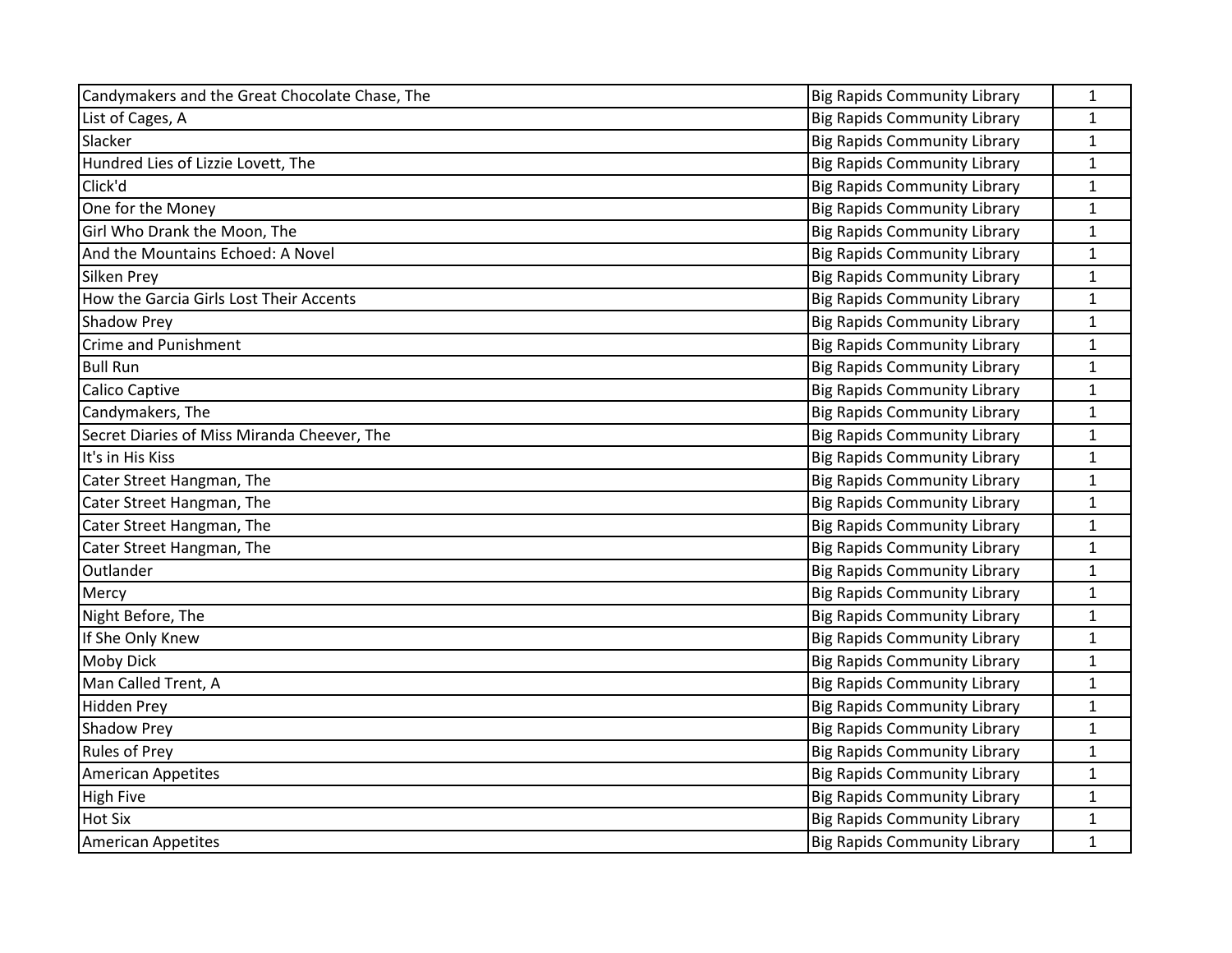| Mists of Avalon, The                                                                                                             | <b>Big Rapids Community Library</b> | 1            |
|----------------------------------------------------------------------------------------------------------------------------------|-------------------------------------|--------------|
| Island of the Blue Dolphins                                                                                                      | <b>Big Rapids Community Library</b> | $\mathbf{1}$ |
| Rama                                                                                                                             | <b>Big Rapids Community Library</b> | $\mathbf{1}$ |
| Hunchback of Notre Dame, The                                                                                                     | <b>Big Rapids Community Library</b> | 1            |
| Fiery Cross, The                                                                                                                 | <b>Big Rapids Community Library</b> | $\mathbf 1$  |
| Out to Canaan                                                                                                                    | <b>Big Rapids Community Library</b> | $\mathbf{1}$ |
| Out to Canaan                                                                                                                    | <b>Big Rapids Community Library</b> | 1            |
| <b>Black Mountain</b>                                                                                                            | <b>Big Rapids Community Library</b> | $\mathbf{1}$ |
| Mysterious Affair at Styles, The                                                                                                 | <b>Big Rapids Community Library</b> | $\mathbf{1}$ |
| Adventures of Sherlock Holmes, The                                                                                               | <b>Big Rapids Community Library</b> | $\mathbf{1}$ |
| Dark of the Moon                                                                                                                 | <b>Big Rapids Community Library</b> | $\mathbf 1$  |
| <b>Blind Descent</b>                                                                                                             | <b>Big Rapids Community Library</b> | $\mathbf{1}$ |
| <b>Black Cherry Blues</b>                                                                                                        | <b>Big Rapids Community Library</b> | $\mathbf{1}$ |
| Ghost War, The                                                                                                                   | <b>Big Rapids Community Library</b> | $\mathbf{1}$ |
| Lincoln on Leadership: Executive Strategies for Tough Times                                                                      | <b>Big Rapids Community Library</b> | $\mathbf 1$  |
| Mysterious Affair at Styles, The                                                                                                 | <b>Big Rapids Community Library</b> | $\mathbf{1}$ |
| <b>Rules of Prey</b>                                                                                                             | <b>Big Rapids Community Library</b> | $\mathbf{1}$ |
| Culture Code: An Ingenious Way to Understand Why People Around the World Live and Buy as They Do                                 | Big Rapids Community Library        | $\mathbf 1$  |
| 8 Minute Organizer: Easy Solutions to Simplify Your Life in Your Spare Time, The                                                 | <b>Big Rapids Community Library</b> | $\mathbf{1}$ |
| Little Women                                                                                                                     | <b>Big Rapids Community Library</b> | $\mathbf{1}$ |
| <b>Mansfield Park</b>                                                                                                            | <b>Big Rapids Community Library</b> | $\mathbf{1}$ |
| Northanger Abbey                                                                                                                 | <b>Big Rapids Community Library</b> | $\mathbf{1}$ |
| Age of Innocence, The                                                                                                            | <b>Big Rapids Community Library</b> | $\mathbf{1}$ |
| Prince, The                                                                                                                      | <b>Big Rapids Community Library</b> | $\mathbf 1$  |
| Truth About Hillary: What She Knew, When She Knew It, and How Far She'll Go to Become President, Th Big Rapids Community Library |                                     | $\mathbf{1}$ |
| Outlander                                                                                                                        | <b>Big Rapids Community Library</b> | $\mathbf{1}$ |
| <b>Ulysses</b>                                                                                                                   | <b>Big Rapids Community Library</b> | $\mathbf{1}$ |
| <b>Moby Dick</b>                                                                                                                 | <b>Big Rapids Community Library</b> | $\mathbf{1}$ |
| Ulysses                                                                                                                          | <b>Big Rapids Community Library</b> | $\mathbf{1}$ |
| <b>Moby Dick</b>                                                                                                                 | <b>Big Rapids Community Library</b> | $\mathbf{1}$ |
| Adventures of Robin Hood, The                                                                                                    | <b>Big Rapids Community Library</b> | $\mathbf{1}$ |
| Leo: A Ghost Story                                                                                                               | <b>Big Rapids Community Library</b> | $\mathbf 1$  |
| Shattering, The                                                                                                                  | <b>Big Rapids Community Library</b> | $\mathbf{1}$ |
| Ghost in the Big Brass Bed, The                                                                                                  | <b>Big Rapids Community Library</b> | $\mathbf{1}$ |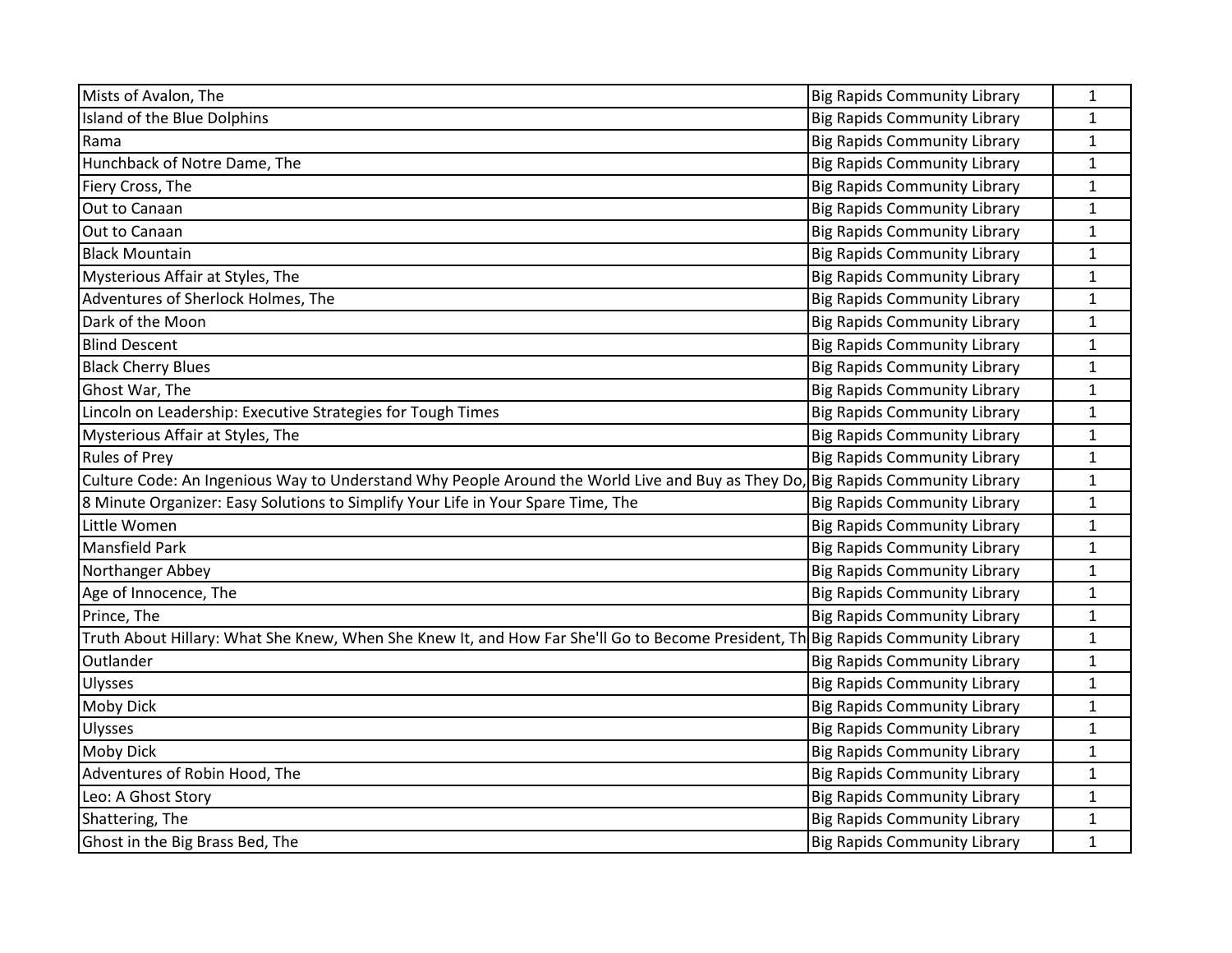| In the Shadow of Blackbirds                                       | <b>Big Rapids Community Library</b> | 1            |
|-------------------------------------------------------------------|-------------------------------------|--------------|
| Chocolate Chip Cookie Murder                                      | <b>Big Rapids Community Library</b> | $\mathbf{1}$ |
| Candymakers, The                                                  | <b>Big Rapids Community Library</b> | $\mathbf{1}$ |
| Awakening of Sunshine Girl, The                                   | <b>Big Rapids Community Library</b> | $\mathbf{1}$ |
| Awakening of Sunshine Girl, The                                   | <b>Big Rapids Community Library</b> | $\mathbf 1$  |
| Rise of the Isle of the Lost                                      | <b>Big Rapids Community Library</b> | $\mathbf{1}$ |
| <b>Stranger with My Face</b>                                      | <b>Big Rapids Community Library</b> | $\mathbf{1}$ |
| Haunting of Sunshine Girl, The                                    | <b>Big Rapids Community Library</b> | $\mathbf{1}$ |
| <b>Story Time</b>                                                 | <b>Big Rapids Community Library</b> | $\mathbf{1}$ |
| In the Shadow of Blackbirds                                       | <b>Big Rapids Community Library</b> | $\mathbf{1}$ |
| Killing Mr. Griffin                                               | <b>Big Rapids Community Library</b> | $\mathbf{1}$ |
| Ghost in the Third Row, The                                       | <b>Big Rapids Community Library</b> | $\mathbf{1}$ |
| Ivy and Bean Make the Rules                                       | <b>Big Rapids Community Library</b> | $\mathbf{1}$ |
| Commander in Chief: FDR's Battle with Churchill, 1943             | <b>Big Rapids Community Library</b> | $\mathbf{1}$ |
| At War at Sea: Sailors and Naval Warfare in the Twentieth Century | <b>Big Rapids Community Library</b> | $\mathbf{1}$ |
| Think and Grow Rich                                               | <b>Big Rapids Community Library</b> | $\mathbf{1}$ |
| Phantom of the Opera, The                                         | <b>Big Rapids Community Library</b> | $\mathbf{1}$ |
| Wizard of Oz, The                                                 | <b>Big Rapids Community Library</b> | $\mathbf{1}$ |
| <b>Black Beauty</b>                                               | <b>Big Rapids Community Library</b> | $\mathbf{1}$ |
| Left Behind: A Novel of the Earth's Last Days                     | <b>Big Rapids Community Library</b> | $\mathbf{1}$ |
| Dead Until Dark                                                   | <b>Big Rapids Community Library</b> | $\mathbf{1}$ |
| Girl Who Drank the Moon, The                                      | <b>Big Rapids Community Library</b> | $\mathbf{1}$ |
| Midnight Crossroad                                                | <b>Big Rapids Community Library</b> | $\mathbf{1}$ |
| Fiery Cross, The                                                  | <b>Big Rapids Community Library</b> | $\mathbf{1}$ |
| If She Only Knew                                                  | <b>Big Rapids Community Library</b> | $\mathbf{1}$ |
| Face on the Milk Carton, The                                      | <b>Big Rapids Community Library</b> | $\mathbf{1}$ |
| Howl's Moving Castle                                              | <b>Big Rapids Community Library</b> | $\mathbf{1}$ |
| Court of Wings and Ruin, A                                        | <b>Big Rapids Community Library</b> | $\mathbf{1}$ |
| Year of Secret Assignments, The                                   | <b>Big Rapids Community Library</b> | $\mathbf{1}$ |
| Jenna and Jonah's Fauxmance                                       | <b>Big Rapids Community Library</b> | $\mathbf{1}$ |
| Phantom of the Opera, The                                         | <b>Big Rapids Community Library</b> | $\mathbf{1}$ |
| Law of Attraction, Plain and Simple, The                          | <b>Big Rapids Community Library</b> | $\mathbf{1}$ |
| Girl Who Drank the Moon, The                                      | <b>Big Rapids Community Library</b> | $\mathbf{1}$ |
| Cat Who Went Up the Creek, The                                    | <b>Big Rapids Community Library</b> | $\mathbf{1}$ |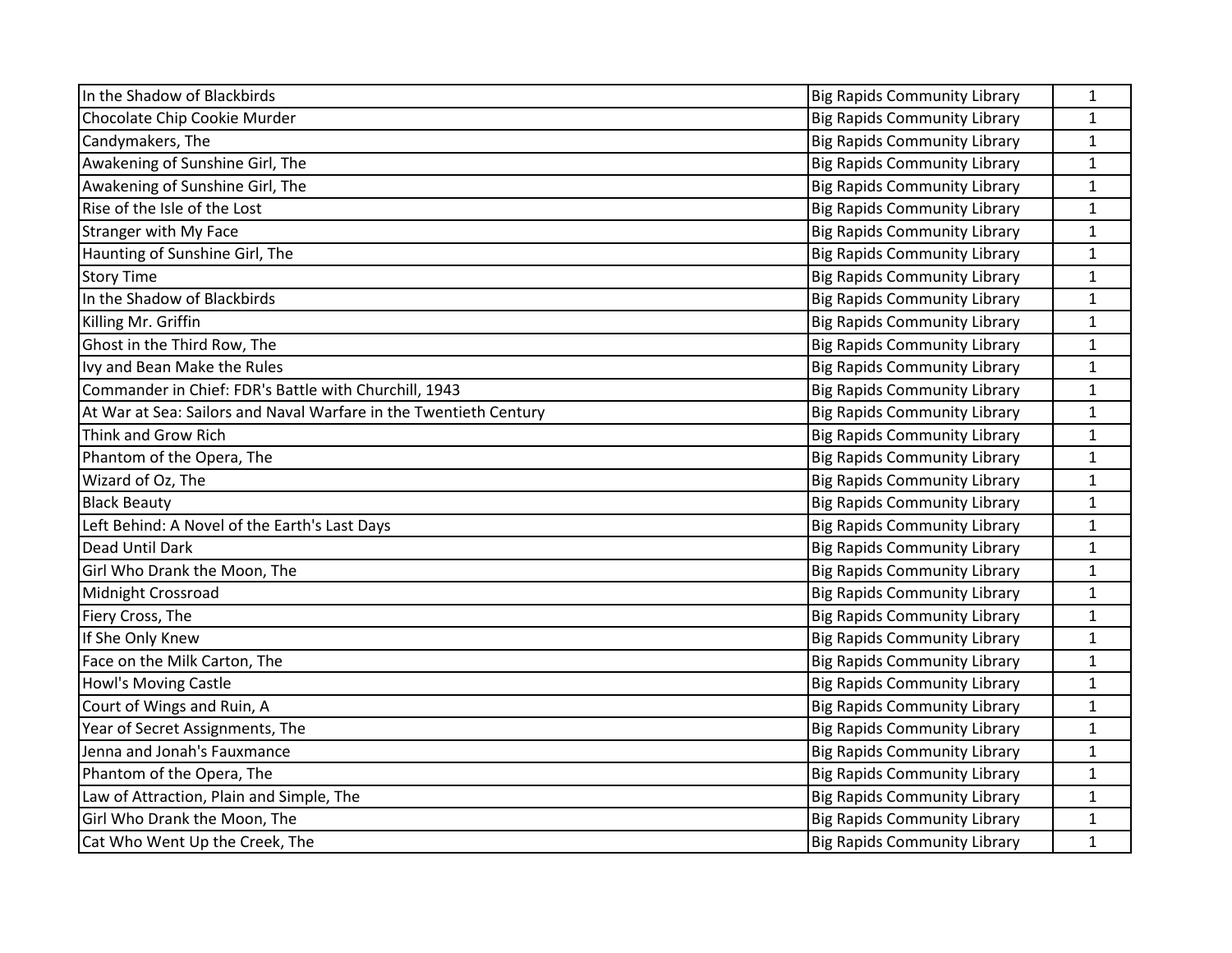| Cat Who Saw Stars, The                                                                          | <b>Big Rapids Community Library</b> | $\mathbf{1}$ |
|-------------------------------------------------------------------------------------------------|-------------------------------------|--------------|
| Seeing a Large Cat                                                                              | <b>Big Rapids Community Library</b> | $\mathbf{1}$ |
| Murder in Montmartre                                                                            | <b>Big Rapids Community Library</b> | $\mathbf{1}$ |
| <b>Karen Memory</b>                                                                             | <b>Big Rapids Community Library</b> | $\mathbf{1}$ |
| Seeing a Large Cat                                                                              | <b>Big Rapids Community Library</b> | $\mathbf{1}$ |
| Hippopotamus Pool, The                                                                          | <b>Big Rapids Community Library</b> | $\mathbf{1}$ |
| Note Yet Unsung, A                                                                              | Cadillac Wexford Public Library     | $\mathbf{1}$ |
| Outlander                                                                                       | Cadillac Wexford Public Library     | $\mathbf{1}$ |
| Dragonfly in Amber: A Novel                                                                     | Cadillac Wexford Public Library     | $\mathbf{1}$ |
| Outlander                                                                                       | Cadillac Wexford Public Library     | $\mathbf{1}$ |
| Romeo and Juliet: Shakespeare Appreciated                                                       | Cadillac Wexford Public Library     | $\mathbf{1}$ |
| <b>Rules of Prey</b>                                                                            | Cadillac Wexford Public Library     | $\mathbf{1}$ |
| Guns of the Mountain Man                                                                        | Central Lake District Library       | $\mathbf{1}$ |
| Dead Shot                                                                                       | Central Lake District Library       | 1            |
| Devil's Legion, The                                                                             | Central Lake District Library       | $\mathbf{1}$ |
| Rampage of the Mountain Man                                                                     | Central Lake District Library       | $\mathbf{1}$ |
| Rattlesnake Valley                                                                              | Central Lake District Library       | $\mathbf{1}$ |
| Seven Days to Die                                                                               | Central Lake District Library       | $\mathbf{1}$ |
| Matt Jensen, The Last Mountain Man: Deadly Trail                                                | Central Lake District Library       | $\mathbf{1}$ |
| Butchery of the Mountain Man                                                                    | Central Lake District Library       | $\mathbf{1}$ |
| <b>Ordinary Grace</b>                                                                           | <b>Glen Lake Community Library</b>  | $\mathbf{1}$ |
| Boys in the Boat: Nine Americans and Their Epic Quest for Gold at the 1936 Berlin Olympics, The | <b>Glen Lake Community Library</b>  | $\mathbf{1}$ |
| Sugar House, The                                                                                | <b>Glen Lake Community Library</b>  | $\mathbf{1}$ |
| Dead Silence                                                                                    | Glen Lake Community Library         | $\mathbf{1}$ |
| <b>Grass Roots</b>                                                                              | Glen Lake Community Library         | $\mathbf{1}$ |
| <b>Crowner Royal</b>                                                                            | <b>Glen Lake Community Library</b>  | $\mathbf{1}$ |
| Justice Hall: A novel of suspense featuring Mary Russell and Sherlock Holmes                    | Glen Lake Community Library         | $\mathbf{1}$ |
| O, Jerusalem                                                                                    | Glen Lake Community Library         | $\mathbf{1}$ |
| Invisible Prey                                                                                  | Hart Area Public Library            | $\mathbf{1}$ |
| Silken Prey                                                                                     | Hart Area Public Library            | $\mathbf 1$  |
| Foreign Body                                                                                    | Hart Area Public Library            | $\mathbf{1}$ |
| Dark Sky                                                                                        | Hart Area Public Library            | 1            |
| Frankenstein                                                                                    | Hart Area Public Library            | $\mathbf{1}$ |
| Witch of Babylon, The                                                                           | Hart Area Public Library            | 1            |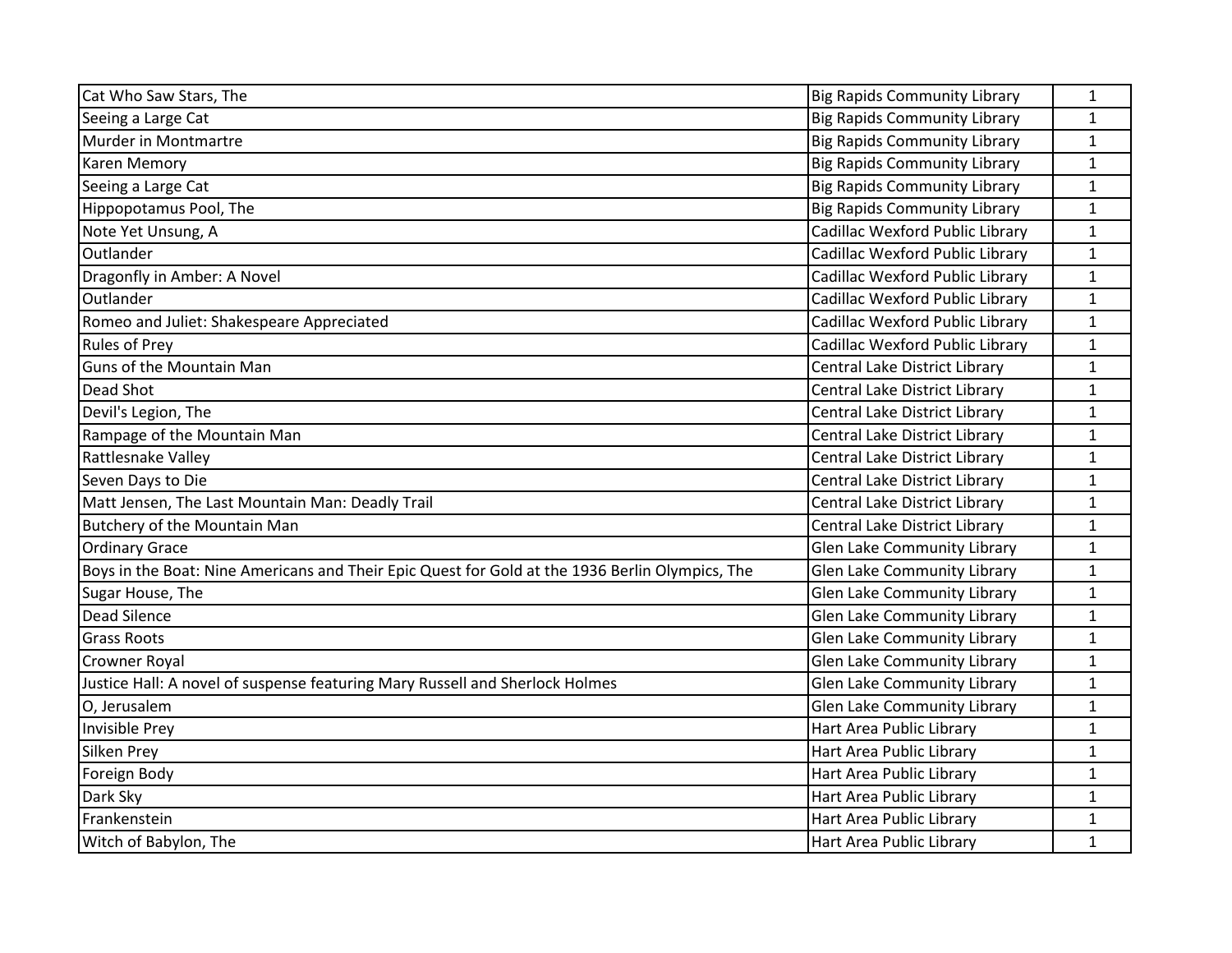| You                                                                                         | Hart Area Public Library       | $\mathbf{1}$ |
|---------------------------------------------------------------------------------------------|--------------------------------|--------------|
|                                                                                             | Hart Area Public Library       |              |
| Outrage                                                                                     |                                | $\mathbf{1}$ |
| Ordeal                                                                                      | Hart Area Public Library       | $\mathbf{1}$ |
| Caveman, The                                                                                | Hart Area Public Library       | $\mathbf{1}$ |
| <b>Dregs</b>                                                                                | Hart Area Public Library       | $\mathbf{1}$ |
| Hunting Dogs, The                                                                           | Hart Area Public Library       | 1            |
| <b>Closed For Winter</b>                                                                    | Hart Area Public Library       | $\mathbf{1}$ |
| Murder of Mary Russell: A novel of suspense featuring Mary Russell and Sherlock Holmes, The | Hart Area Public Library       | $\mathbf{1}$ |
| Language of Bees: A novel of suspense featuring Mary Russell and Sherlock Holmes, The       | Hart Area Public Library       | $\mathbf{1}$ |
| Bones of Paris, The                                                                         | Hart Area Public Library       | $\mathbf 1$  |
| Art of Detection, The                                                                       | Hart Area Public Library       | $\mathbf{1}$ |
| Dead Watch                                                                                  | Hart Area Public Library       | $\mathbf{1}$ |
| Mercy                                                                                       | Hart Area Public Library       | $\mathbf{1}$ |
| <b>Black Notice</b>                                                                         | Hart Area Public Library       | $\mathbf{1}$ |
| Dust                                                                                        | Hart Area Public Library       | $\mathbf{1}$ |
| <b>Dust</b>                                                                                 | Hart Area Public Library       | 1            |
| <b>Father and Son</b>                                                                       | Leelanau Township Library      | $\mathbf{1}$ |
| Mortal Fear                                                                                 | Leelanau Township Library      | $\mathbf{1}$ |
| <b>Chosen Prey</b>                                                                          | Leelanau Township Library      | 1            |
| <b>Dust</b>                                                                                 | Leelanau Township Library      | $\mathbf{1}$ |
| Justice Hall: A novel of suspense featuring Mary Russell and Sherlock Holmes                | Leelanau Township Library      | $\mathbf{1}$ |
| O, Jerusalem                                                                                | Leelanau Township Library      | $\mathbf{1}$ |
| Forgotten, The                                                                              | Leelanau Township Library      | $\mathbf 1$  |
| Death Without Company                                                                       | Leelanau Township Library      | 1            |
| Autumn                                                                                      | Leelanau Township Library      | $\mathbf{1}$ |
| Day of Reckoning                                                                            | Leelanau Township Library      | $\mathbf{1}$ |
| Dead Watch                                                                                  | Leelanau Township Library      | $\mathbf{1}$ |
| Requiem for the American Dream: The Principles of Concentrated Wealth and Power             | Leelanau Township Library      | $\mathbf 1$  |
| Dark of the Moon                                                                            | Leelanau Township Library      | $\mathbf{1}$ |
| Deep Lie                                                                                    | Leelanau Township Library      | $\mathbf{1}$ |
| <b>Real Murders</b>                                                                         | Leelanau Township Library      | $\mathbf{1}$ |
| Gingerbread Cookie Murder                                                                   | Leland Township Public Library | $\mathbf{1}$ |
| Gingerbread Cookie Murder                                                                   | Leland Township Public Library | $\mathbf{1}$ |
| Apple Turnover Murder                                                                       | Leland Township Public Library | $\mathbf{1}$ |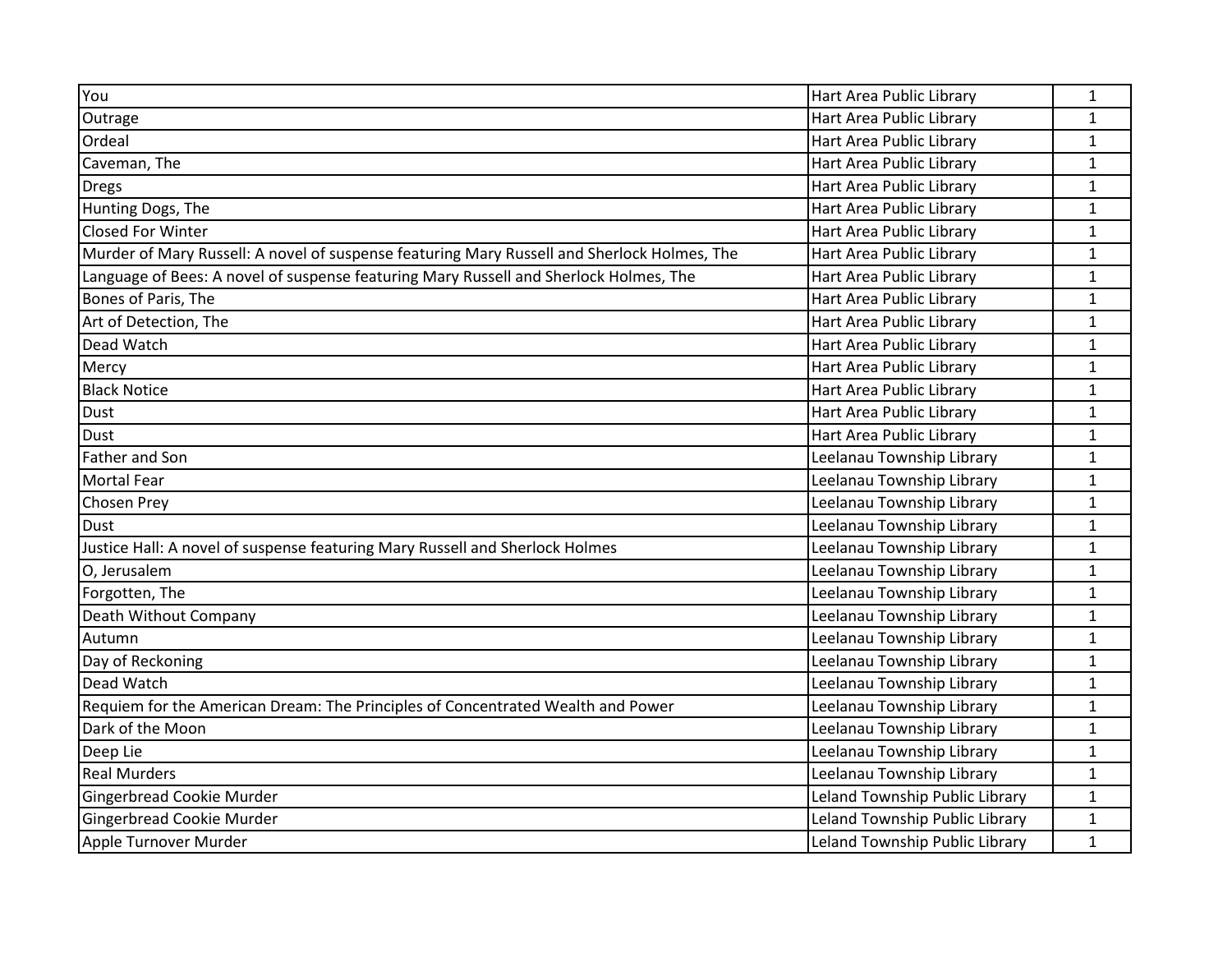| Autumn                                                                          | Leland Township Public Library       | 1            |
|---------------------------------------------------------------------------------|--------------------------------------|--------------|
| Requiem for the American Dream: The Principles of Concentrated Wealth and Power | Leland Township Public Library       | $\mathbf{1}$ |
| Mercy                                                                           | Leland Township Public Library       | $\mathbf{1}$ |
| <b>Beyond Danger</b>                                                            | Mancelona Township Library           | $\mathbf{1}$ |
| Callander Square                                                                | Mancelona Township Library           | $\mathbf{1}$ |
| <b>Tumbling Blocks</b>                                                          | Mancelona Township Library           | $\mathbf{1}$ |
| Mercy                                                                           | Mancelona Township Library           | $\mathbf{1}$ |
| Most Unsuitable Match, A                                                        | Mancelona Township Library           | $\mathbf 1$  |
| <b>Dirty Magic</b>                                                              | Mancelona Township Library           | $\mathbf{1}$ |
| Mercy                                                                           | Mancelona Township Library           | $\mathbf{1}$ |
| <b>Mission Hill</b>                                                             | Mancelona Township Library           | $\mathbf{1}$ |
| Diary of a Wimpy Kid                                                            | Mancelona Township Library           | $\mathbf{1}$ |
| Diary of a Wimpy Kid: Cabin Fever                                               | Mancelona Township Library           | $\mathbf 1$  |
| Diary of a Wimpy Kid: The Long Haul                                             | Mancelona Township Library           | $\mathbf 1$  |
| Diary of a Wimpy Kid: Rodrick Rules                                             | Mancelona Township Library           | $\mathbf 1$  |
| Diary of a Wimpy Kid: The Ugly Truth                                            | Mancelona Township Library           | $\mathbf 1$  |
| Bear Stays Up for Christmas                                                     | Mancelona Township Library           | $\mathbf{1}$ |
| Through the Flames                                                              | Mancelona Township Library           | $\mathbf{1}$ |
| Diary of a Wimpy Kid: Old School                                                | Mancelona Township Library           | $\mathbf{1}$ |
| Kaya: An American Girl                                                          | Mancelona Township Library           | $\mathbf 1$  |
| <b>Bound By Blood</b>                                                           | Mancelona Township Library           | $\mathbf{1}$ |
| Outlander                                                                       | <b>Manistee County Library</b>       | $\mathbf{1}$ |
| Just Fly Away                                                                   | Manistee County Library              | $\mathbf{1}$ |
| Autumn                                                                          | <b>Manistee County Library</b>       | $\mathbf 1$  |
| Thale's Folly                                                                   | Manistee County Library              | $\mathbf{1}$ |
| <b>High Country</b>                                                             | <b>Manistee County Library</b>       | $\mathbf 1$  |
| Drums of Autumn                                                                 | Manistee County Library              | $\mathbf{1}$ |
| Dragonfly in Amber: A Novel                                                     | Manistee County Library              | $\mathbf{1}$ |
| Real Ponies Don't Go Oink                                                       | Manistee County Library              | $\mathbf{1}$ |
| <b>Emily Dickinson: Poems and Letters</b>                                       | Marion (M. Alice Chapin Memorial     | $\mathbf{1}$ |
| Plato and a Platypus Walk into a Bar: Understanding Philosophy Through Jokes    | Marion (M. Alice Chapin Memorial     | $\mathbf{1}$ |
| Glory in Death                                                                  | <b>Mason County District Library</b> | 1            |
| <b>Blind Descent</b>                                                            | <b>Mason County District Library</b> | $\mathbf{1}$ |
| Rider of Lost Creek, The                                                        | <b>Mason County District Library</b> | $\mathbf 1$  |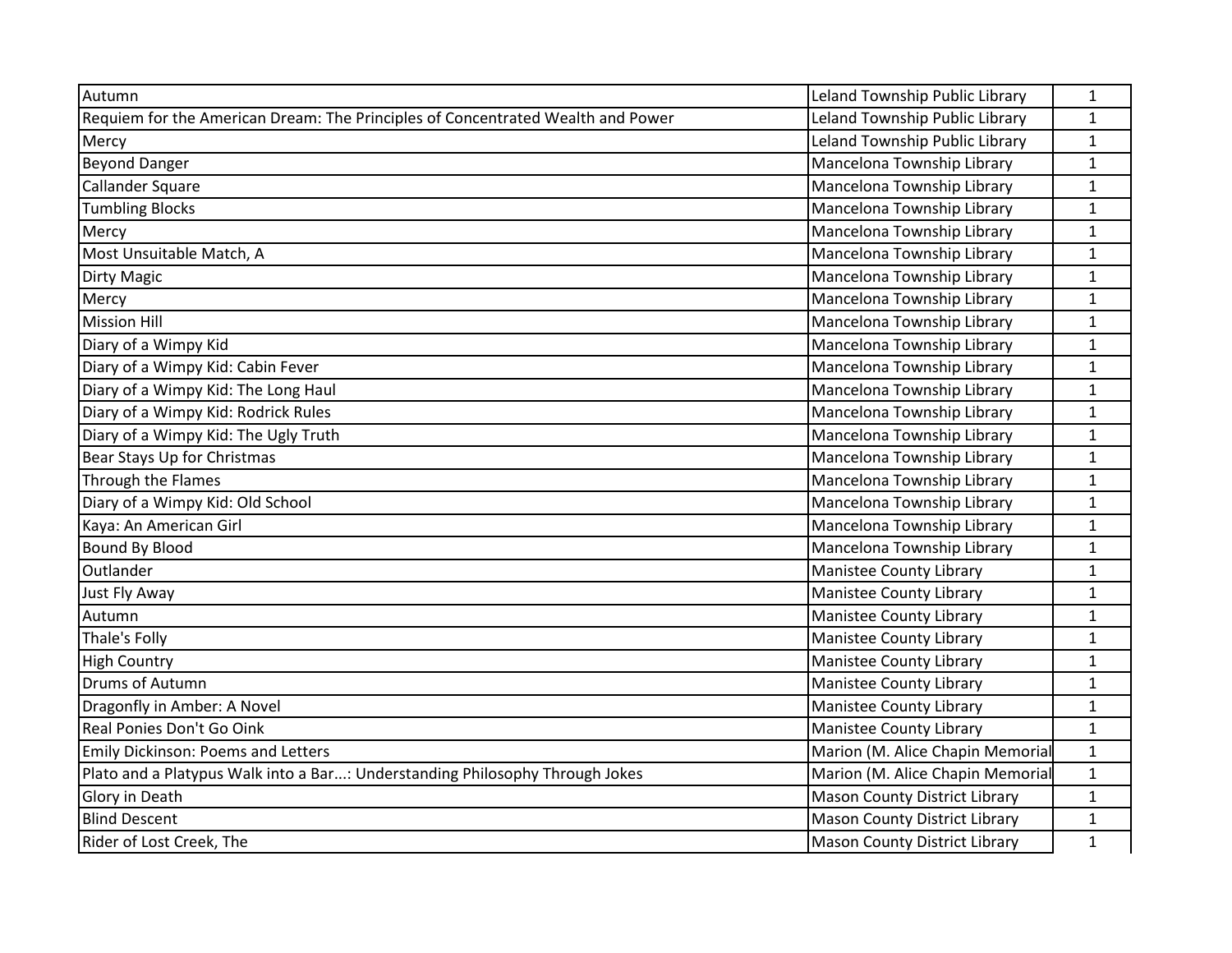| Fiddler, The                                                                      | <b>Mason County District Library</b> | 1            |
|-----------------------------------------------------------------------------------|--------------------------------------|--------------|
| Captive Heart, The                                                                | <b>Mason County District Library</b> | $\mathbf{1}$ |
| Unlikely Suitor, An                                                               | Mason County District Library        | $\mathbf{1}$ |
| <b>Hidden Affections</b>                                                          | <b>Mason County District Library</b> | $\mathbf{1}$ |
| Most Unsuitable Match, A                                                          | <b>Mason County District Library</b> | $\mathbf{1}$ |
| Salamandastron                                                                    | <b>Mason County District Library</b> | $\mathbf{1}$ |
| Anne of Avonlea                                                                   | <b>Mason County District Library</b> | $\mathbf{1}$ |
| Rider of Lost Creek, The                                                          | <b>Mason County District Library</b> | $\mathbf{1}$ |
| Dark of the Moon                                                                  | <b>Mason County District Library</b> | $\mathbf{1}$ |
| Innocence of Father Brown, The                                                    | <b>Mason County District Library</b> | $\mathbf{1}$ |
| <b>Red Rising</b>                                                                 | Mason County District Library        | $\mathbf{1}$ |
| <b>Big Little Lies</b>                                                            | <b>Mason County District Library</b> | $\mathbf{1}$ |
| <b>Ordinary Grace</b>                                                             | <b>Mason County District Library</b> | $\mathbf 1$  |
| Purple Hibiscus: A Novel                                                          | Mason County District Library        | $\mathbf{1}$ |
| Me Before You                                                                     | <b>Mason County District Library</b> | $\mathbf{1}$ |
| Mercy                                                                             | <b>Mason County District Library</b> | $\mathbf{1}$ |
| Brief History of Time, A                                                          | <b>Mason County District Library</b> | $\mathbf{1}$ |
| Mists of Avalon, The                                                              | <b>Mason County District Library</b> | $\mathbf{1}$ |
| And the Mountains Echoed: A Novel                                                 | <b>Mason County District Library</b> | $\mathbf{1}$ |
| Invention of Wings, The                                                           | Mason County District Library        | $\mathbf{1}$ |
| Snowbound: The Tragic Story of the Donner Party                                   | Mason County District Library        | $\mathbf{1}$ |
| Adventures of Robin Hood, The                                                     | <b>Mason County District Library</b> | $\mathbf{1}$ |
| Lincoln on Leadership: Executive Strategies for Tough Times                       | <b>Mason County District Library</b> | $\mathbf{1}$ |
| Red Notice: A True Story of High Finance, Murder, and One Man's Fight for Justice | <b>Mason County District Library</b> | $\mathbf 1$  |
| Girl Who Drank the Moon, The                                                      | <b>Mason County District Library</b> | $\mathbf{1}$ |
| Snowbound: The Tragic Story of the Donner Party                                   | <b>Mason County District Library</b> | $\mathbf{1}$ |
| Innocence of Father Brown, The                                                    | <b>Mason County District Library</b> | $\mathbf{1}$ |
| Mercy                                                                             | <b>McBain Community Library</b>      | $\mathbf{1}$ |
| Catherine, Called Birdy                                                           | <b>McBain Community Library</b>      | $\mathbf 1$  |
| Drums of Autumn                                                                   | <b>McBain Community Library</b>      | $\mathbf{1}$ |
| <b>Hot Six</b>                                                                    | <b>McBain Community Library</b>      | $\mathbf 1$  |
| <b>High Five</b>                                                                  | <b>McBain Community Library</b>      | 1            |
| Four to Score                                                                     | <b>McBain Community Library</b>      | $\mathbf{1}$ |
| Lakotas and the Black Hills: The Struggle for Sacred Ground, The                  | <b>McBain Community Library</b>      | $\mathbf 1$  |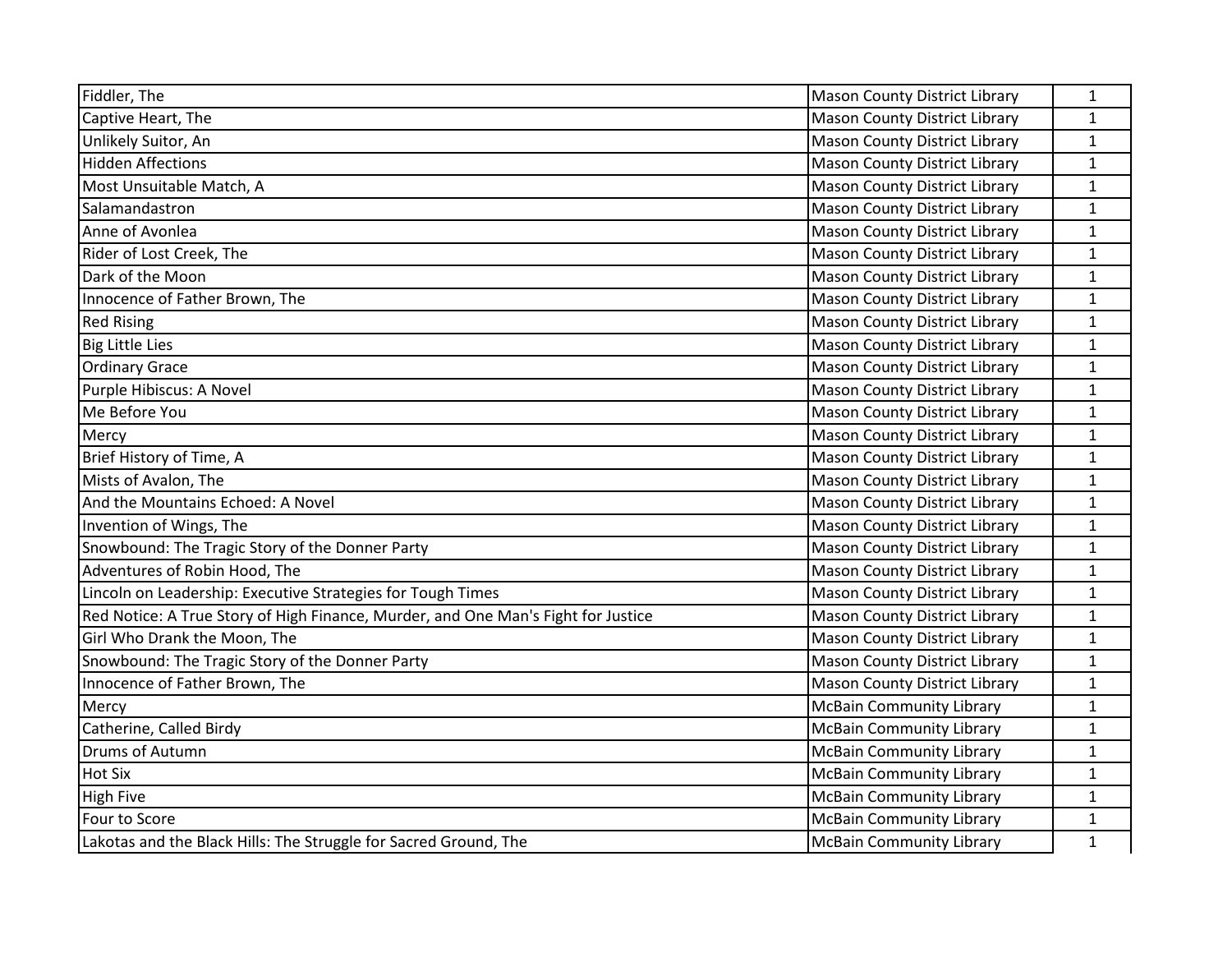| Adventures of Sherlock Holmes, The                                    | <b>McBain Community Library</b>   | $\mathbf{1}$ |
|-----------------------------------------------------------------------|-----------------------------------|--------------|
| Ring to Secure His Heir, A                                            | <b>McBain Community Library</b>   | $\mathbf{1}$ |
| One for the Money                                                     | <b>McBain Community Library</b>   | $\mathbf{1}$ |
| Life Wild and Perilous: Mountain Men and the Paths to the Pacific, A  | Morton Township Library           | $\mathbf{1}$ |
| Return of Little Big Man: A Novel, The                                | Morton Township Library           | $\mathbf{1}$ |
| <b>Blood on the Plains</b>                                            | Morton Township Library           | $\mathbf{1}$ |
| Little Big Man: A Novel                                               | Morton Township Library           | $\mathbf{1}$ |
| At War at Sea: Sailors and Naval Warfare in the Twentieth Century     | Morton Township Library           | $\mathbf 1$  |
| Winston Churchill CEO: 25 Lessons for Bold Business Leaders           | Pentwater Township Library        | 1            |
| Brief History of Time, A                                              | Pentwater Township Library        | $\mathbf{1}$ |
| Leadership Pipeline: How to Build the Leadership Powered Company, The | Pentwater Township Library        | $\mathbf{1}$ |
| World at Night: A Novel, The                                          | Pentwater Township Library        | $\mathbf{1}$ |
| Outlander                                                             | Pentwater Township Library        | $\mathbf{1}$ |
| <b>Blind Descent</b>                                                  | Pentwater Township Library        | $\mathbf{1}$ |
| Outlander                                                             | Pentwater Township Library        | $\mathbf{1}$ |
| Outlander                                                             | Pentwater Township Library        | $\mathbf{1}$ |
| Iron Lake                                                             | Reed City Area District Library   | $\mathbf{1}$ |
| <b>Ordinary Grace</b>                                                 | Reed City Area District Library   | $\mathbf{1}$ |
| Summer of the Midnight Sun                                            | Reed City Area District Library   | 1            |
| Autumn                                                                | Reed City Area District Library   | $\mathbf{1}$ |
| Tiger in the Grass: Stories and Other Inventions, The                 | Reed City Area District Library   | $\mathbf{1}$ |
| <b>Ordinary Grace</b>                                                 | Reed City Area District Library   | $\mathbf{1}$ |
| <b>Barn Blind</b>                                                     | Reed City Area District Library   | $\mathbf{1}$ |
| Clay Girl, The                                                        | Reed City Area District Library   | 1            |
| Christmas Caramel Murder                                              | Reed City Area District Library   | $\mathbf{1}$ |
| Iron Lake                                                             | Reed City Area District Library   | $\mathbf{1}$ |
| Dark of the Moon                                                      | Reed City Area District Library   | $\mathbf{1}$ |
| Me, Inc.: How to Master the Business of Being You                     | Reed City Area District Library   | $\mathbf{1}$ |
| Key: The Missing Secret for Attracting Anything You Want, The         | Reed City Area District Library   | $\mathbf{1}$ |
| Girl Who Drank the Moon, The                                          | Reed City Area District Library   | $\mathbf{1}$ |
| If She Only Knew                                                      | Reed City Area District Library   | $\mathbf{1}$ |
| <b>Ordinary Grace</b>                                                 | Richfield Township Public Library | $\mathbf{1}$ |
| Snowbound: The Tragic Story of the Donner Party                       | Richfield Township Public Library | $\mathbf{1}$ |
| One for the Money                                                     | Richfield Township Public Library | $\mathbf{1}$ |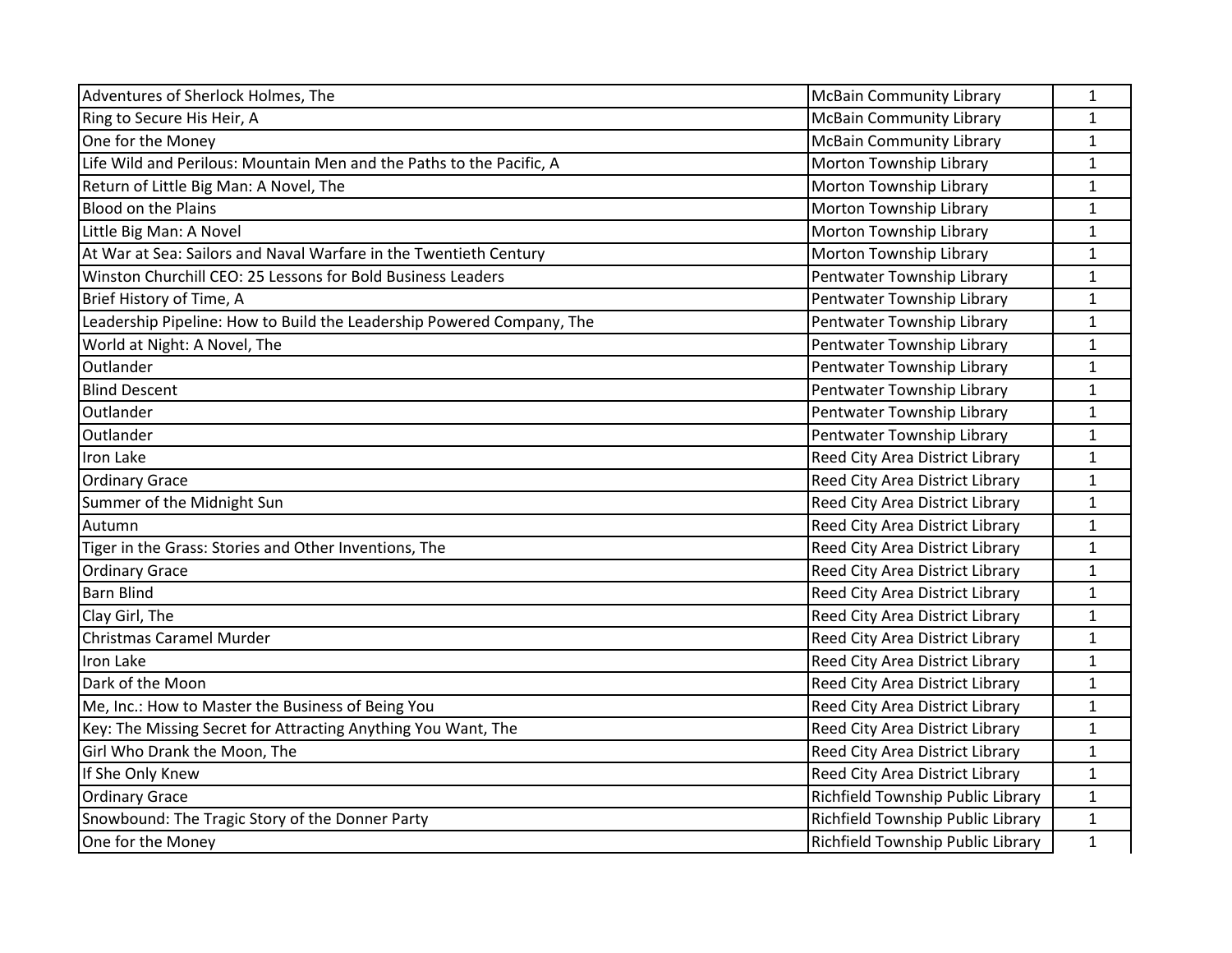| <b>Midnight Crossroad</b>                                                        | Richfield Township Public Library | $\mathbf{1}$ |
|----------------------------------------------------------------------------------|-----------------------------------|--------------|
| Bone to Pick, A                                                                  | Richfield Township Public Library | $\mathbf{1}$ |
| Diary of a Wimpy Kid: Double Down                                                | Richfield Township Public Library | $\mathbf{1}$ |
| Soup: A Recipe to Nourish Your Team and Culture                                  | Richfield Township Public Library | $\mathbf{1}$ |
| Diary of a Wimpy Kid: Hard Luck                                                  | Richfield Township Public Library | $\mathbf{1}$ |
| <b>Grave Secret</b>                                                              | Richfield Township Public Library | $\mathbf{1}$ |
| Diary of a Wimpy Kid: The Long Haul                                              | Richfield Township Public Library | $\mathbf{1}$ |
| Diary of a Wimpy Kid: Old School                                                 | Richfield Township Public Library | $\mathbf{1}$ |
| Ice Cold Grave, An                                                               | Richfield Township Public Library | $\mathbf{1}$ |
| No Complaining Rule: Positive Ways to Deal with Negativity at Work, The          | Richfield Township Public Library | $\mathbf{1}$ |
| Diary of a Wimpy Kid: The Ugly Truth                                             | Richfield Township Public Library | $\mathbf{1}$ |
| Diary of a Wimpy Kid: Dog Days                                                   | Richfield Township Public Library | $\mathbf{1}$ |
| Diary of a Wimpy Kid: The Last Straw                                             | Richfield Township Public Library | $\mathbf{1}$ |
| Diary of a Wimpy Kid: Cabin Fever                                                | Richfield Township Public Library | $\mathbf{1}$ |
| Diary of a Wimpy Kid: The Third Wheel                                            | Richfield Township Public Library | $\mathbf{1}$ |
| Diary of a Wimpy Kid                                                             | Richfield Township Public Library | $\mathbf{1}$ |
| Diary of a Wimpy Kid: Rodrick Rules                                              | Richfield Township Public Library | $\mathbf{1}$ |
| <b>Grave Surprise</b>                                                            | Richfield Township Public Library | $\mathbf{1}$ |
| <b>Grave Sight</b>                                                               | Richfield Township Public Library | $\mathbf{1}$ |
| Ice Cold Grave, An                                                               | Richfield Township Public Library | $\mathbf{1}$ |
| Dead Until Dark                                                                  | Richfield Township Public Library | $\mathbf{1}$ |
| Energy Bus: 10 Rules to Fuel Your Life, Work, and Team with Positive Energy, The | Richfield Township Public Library | $\mathbf{1}$ |
| Mercy                                                                            | Richfield Township Public Library | $\mathbf{1}$ |
| Christmas Caramel Murder                                                         | <b>Richland Township Library</b>  | $\mathbf{1}$ |
| Redeeming Love: A Novel                                                          | <b>Richland Township Library</b>  | $\mathbf{1}$ |
| If She Only Knew                                                                 | <b>Richland Township Library</b>  | $\mathbf{1}$ |
| Place Called Morning, A                                                          | <b>Richland Township Library</b>  | $\mathbf{1}$ |
| Diamond in the Ruff                                                              | Richland Township Library         | $\mathbf{1}$ |
| Danger in the Shadows                                                            | <b>Richland Township Library</b>  | $\mathbf{1}$ |
| <b>Moby Dick</b>                                                                 | <b>Richland Township Library</b>  | $\mathbf{1}$ |
| Mercy                                                                            | <b>Richland Township Library</b>  | $\mathbf{1}$ |
| Night the Bear Ate Goombaw, The                                                  | Seville Township Public Library   | $\mathbf{1}$ |
| Angels: Ringing Assurance that We Are Not Alone                                  | Seville Township Public Library   | $\mathbf{1}$ |
| Curse of the Pharaohs, The                                                       | Seville Township Public Library   | $\mathbf{1}$ |